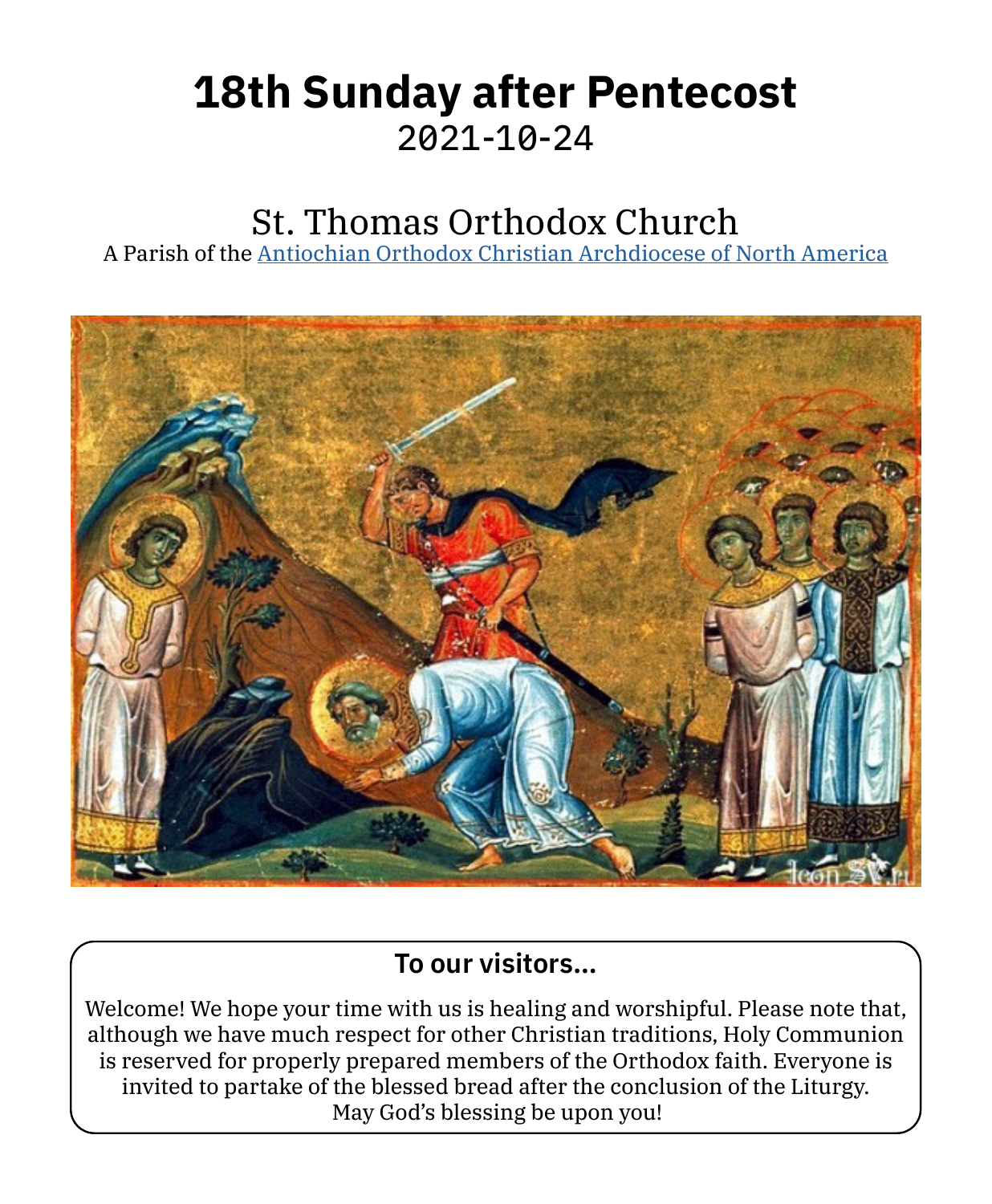### **Hymns in Today's Liturgy**

### **Resurrectional** *Apolytikion* **(Tone 1)**

While the stone was sealed by the Jews, and the soldiers were guarding Thy most pure body, Thou didst arise on the third day, O Savior, granting life to the world. For which cause the heavenly powers cried aloud unto Thee, O giver of life. Glory to Thy Resurrection, O Christ, glory to Thy kingdom, glory to Thy providence, O Thou Who alone art the lover of mankind.

### *Apolytikion* **of St. Arethas (al-Haarith) and Companions (Tone 1)**

Be Thou entreated for the sake of the sufferings of Thy Saints which they endured for Thee, O Lord, and do Thou heal all our pains, we pray, O Friend of man.

### *Apolytikion* **of St. Thomas (Tone 3)**

O Holy Apostle Thomas, intercede to the merciful God, that He grant unto our souls forgiveness of sins.

### **Ordinary** *Kontakion* **(Tone 2)**

O protection of Christians that cannot be put to shame, mediation unto the Creator most constant, O despise not the suppliant voices of those who have sinned; but be thou quick, O good one, to come unto our aid, who in faith cry unto thee: Hasten to intercession, and speed thou to make supplication, thou who dost ever protect, O Theotokos, them that honor thee.

# **Epistle**

### **II Corinthians 9:6–11**

Brethren, the one who sows sparingly will also reap sparingly; and the one who sows bountifully will also reap bountifully. Let each one do according to what he has purposed in his heart, not grudgingly, or under compulsion; for God loves a cheerful giver. And God is able to make all grace abound to you; that you, having always all sufficiency in all things, may abound to every good work. As it is written: "He has scattered abroad, He has given to the poor; His righteousness endures forever"; now He, who supplies seed to the sower and bread for food, will supply and multiply your seed for sowing,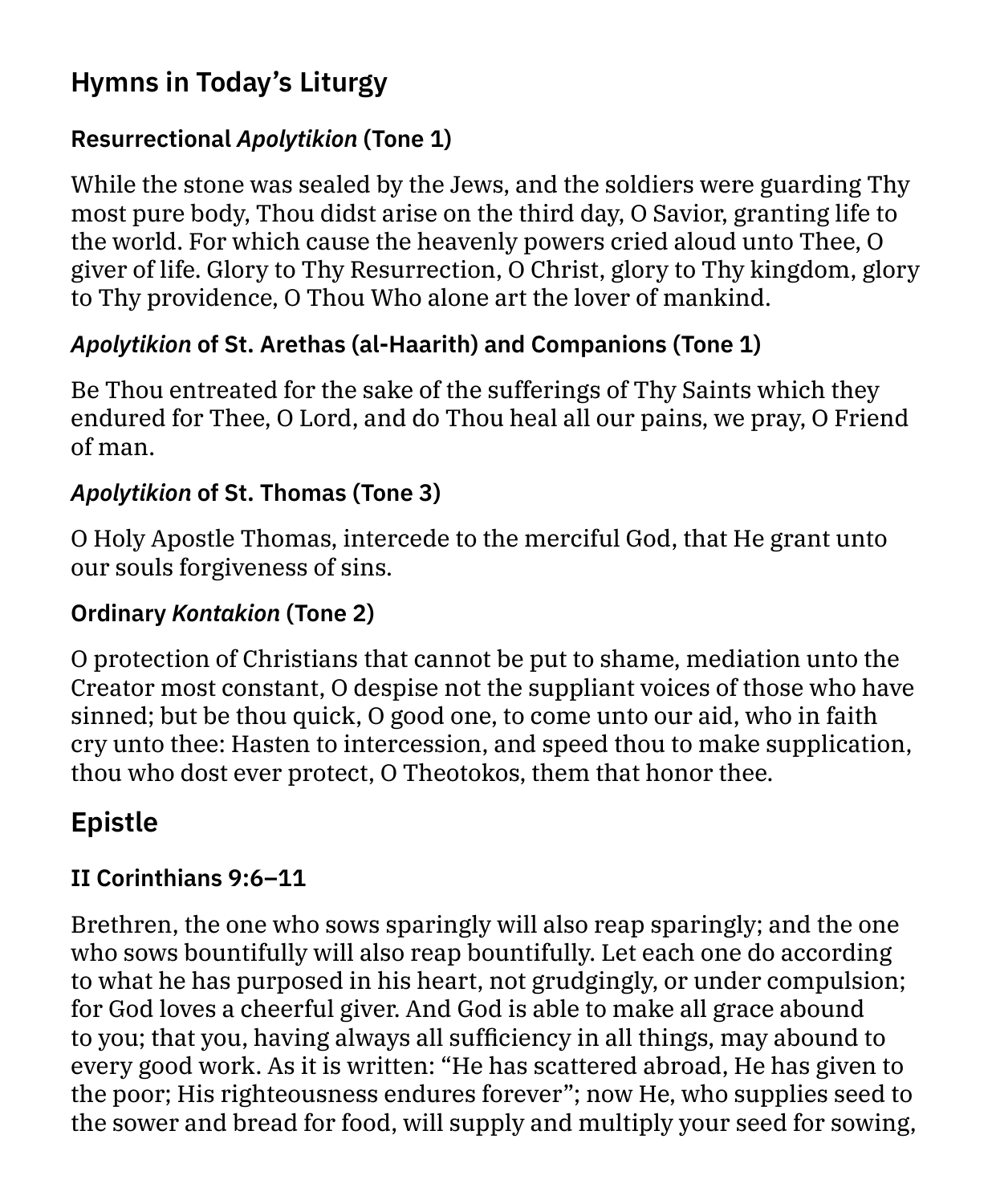and increase the harvest of your righteousness. You will be enriched in all things for every generosity, which works through us thanksgiving to God.

### **Gospel**

#### **Luke 8:26–39**

At that time, Jesus arrived at the country of the Gadarenes, which is opposite Galilee. And as He stepped out on land, there met Him a man from the city who had demons; for a long time he had worn no clothes, and he lived not in a house but among the tombs. When he saw Jesus, he cried out and fell down before him, and said with a loud voice, "What hast Thou to do with me, Jesus, Son of the Most High God? I beseech Thee, do not torment me." For Jesus had commanded the unclean spirit to come out of the man. [For many a time it had seized him; he was kept under guard, and bound with chains and fetters, but he broke the bonds and was driven by the demon into the desert.] Jesus then asked him, "What is your name?" And he said, "Legion"; for many demons had entered him. And they begged Jesus not to command them to depart into the abyss. Now a large herd of swine was feeding there on the hillside; and they begged Jesus to let them enter these. So He gave them leave. Then the demons came out of the man and entered the swine, and the herd rushed down the steep bank into the lake and was drowned. When the herdsmen saw what had happened, they fled, and told it in the city and in the country. Then people went out to see what had happened, and they came to Jesus, and found the man from whom the demons had gone, sitting at the feet of Jesus, clothed and in his right mind; and they were afraid. And those who had seen it told them how he who had been possessed with demons was healed. Then all the people of the surrounding country of the Gadarenes asked Jesus to depart from them; for they were seized with great fear; so He got into the boat and returned. The man from whom the demons had gone begged that he might be with Jesus; but Jesus sent him away, saying, "Return to your home, and declare all that God has done for you." And he went away, proclaiming throughout the whole city all that Jesus had done for him.

# **Synaxarion**

On 24 October, in the Holy Orthodox Church, we commemorate the holy, glorious and right-victorious Great-martyr Arethas (al-Haarith), Abraham,